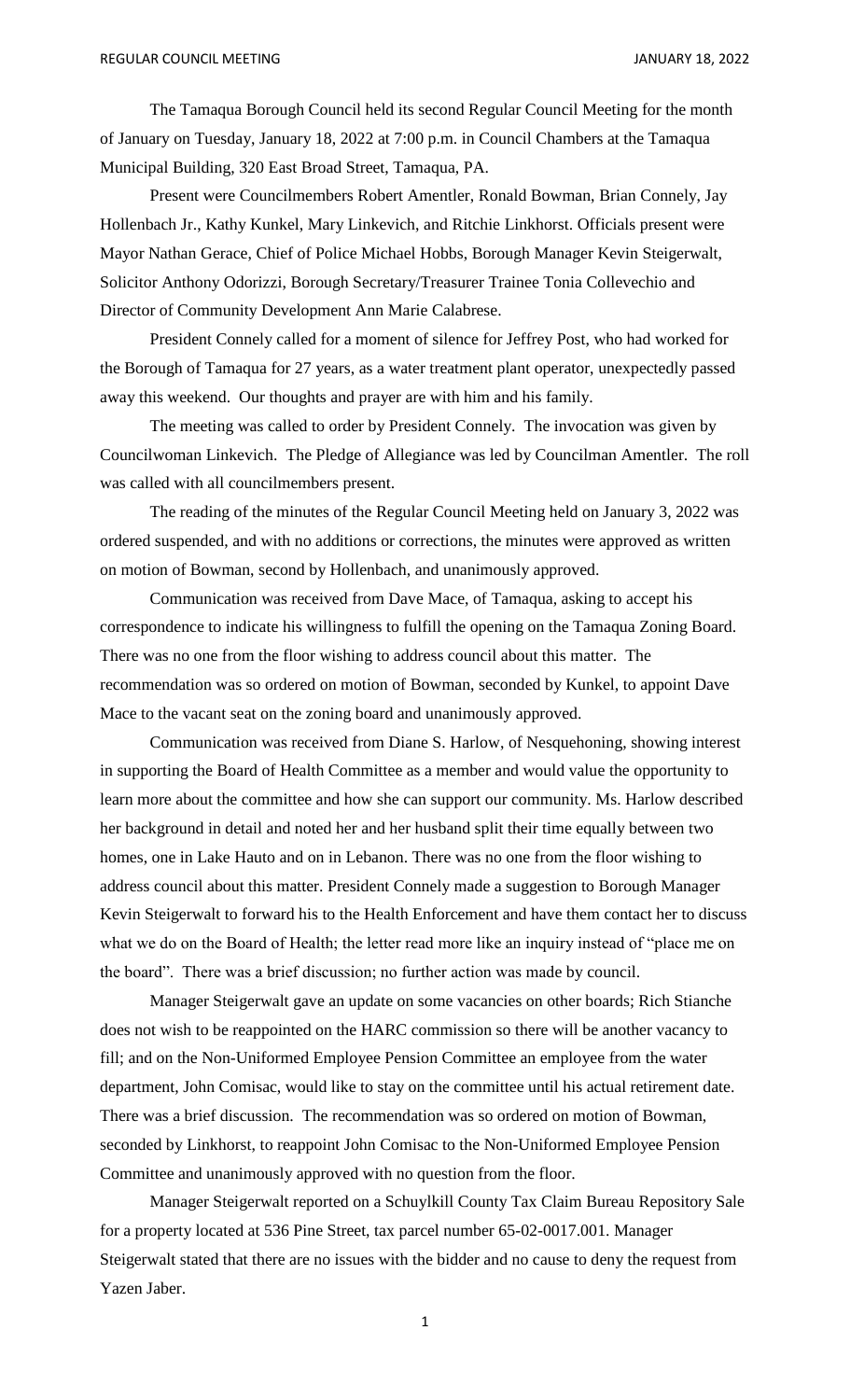A recommendation was made to approve the Schuylkill County Tax Claim Bureau Repository Sale of the property at 536 Pine Street, tax parcel number 65-02-0017.001, to Yazen Jaber. There was no one from the floor wishing to address council about this matter. The recommendation was so ordered on motion of Bowman, seconded by Kunkel, and unanimously approved.

Manager Steigerwalt reported on a Schuylkill County Tax Claim Bureau Private Sale for a bid by Advanced Consulting, Inc. in the amount of \$6,803.01 for the property located at 333 Washington Street, tax parcel number 65-07-0185.000. There was a discussion regarding the manner. A recommendation was made to approve the Schuylkill County Tax Claim Bureau Private Sale of the property at 333 Washington Street, tax parcel number 65-07-0185.000, to Advanced Consulting, Inc. There was no one from the floor wishing to address council about this matter. The recommendation was so ordered on motion of Hollenbach, seconded by Linkhorst, and unanimously approved.

Manager Steigerwalt updated the Council about the request for line painting that was brought up at the last meeting as follows: our PennDot representative is recommending a doubleyellow line; PennDot does not recommend a single-yellow line; if a double-yellow line is painted liquid fuels funds can be used to pay for it; and an update will be provided to Council after a quote is provided.

Manager Steigerwalt also reported on the following: the garbage contract is set to expire at the end of June and bid results should be available at the March or April meeting; will be working on some projects on the demolition list with Community Development Block Grant (CDBG) Funds and grants; will also be working with the code officers and county on some of the projects to get bids out in the spring; a reminder was provided about snow removal and clearing of sidewalks; and Christmas trees will be collected until the end of January. President Connely discussed a track list for projects to keep of completed items that Borough Manager Steigerwalt was asked to compile. Manager Steigerwalt reported that the light at the flag pole is fixed and will be removed from the list.

Director of Community Development Calabrese had a Closing Out the Feasibility Study Resolution to present for council's consideration:

# **RESOLUTION NO. 2022-1 BOROUGH OF TAMAQUA CLOSING OUT COMMUNITY CONSERVATION PARTNERSHIPS GRANT PROJECT (BRC-TAG-23-190)**

A recommendation was made to adopt the foregoing resolution. There was no one from floor wishing to address council about this manner. The recommendation was so ordered on motion of Linkevich, seconded by Linkhorst, and unanimously approved by roll call vote.

Under Chief of Police, Chief Hobbs had nothing to report.

Under the Public Safety Committee report, a recommendation was made to approve a request to send patrolman Karl Harig to a three-day "Institute for Law Enforcement Education" in Berks County at no cost. There was no one from the floor wishing to address council about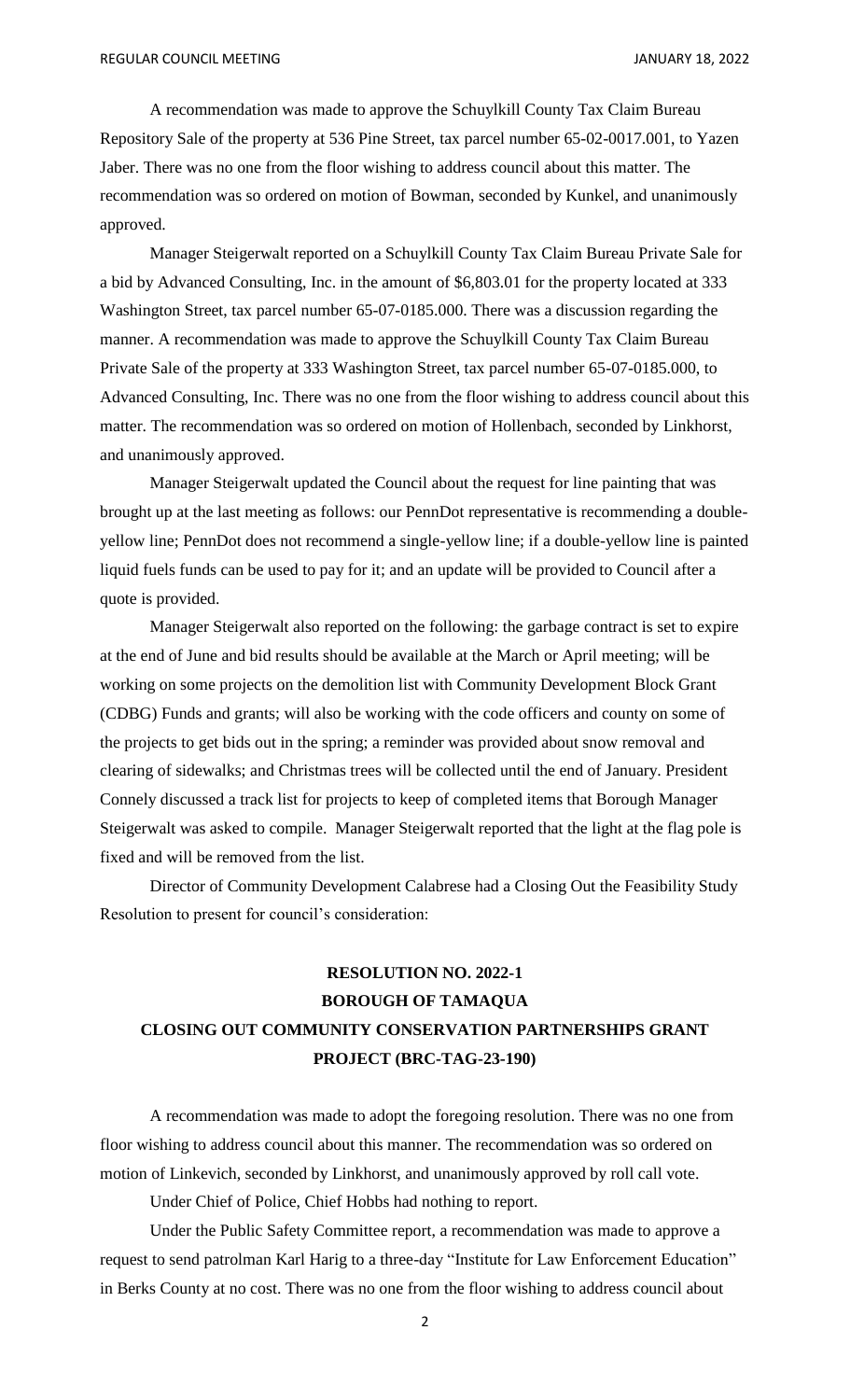this matter. The recommendation was so ordered on motion of Bowman, seconded by Amentler, and unanimously approved.

Under the Public Safety Committee Report, a recommendation was made to set the hourly pay rate for part-time police officers at \$20.00 per hour to start, \$22.00 per hour for officers with over 1,000 hours of service and \$25.00 per hour for officers with over 5,000 hours of service. There was no one from the floor wishing to address council about this matter. The recommendation was so ordered on motion of Bowman, seconded by Amentler, and unanimously approved. Mayor Gerace thanked Council for helping the police department and hoping to get more police officers; President Connely discussed what the rates were based on due to incentives of hours of service.

Under the Finance, Wage and Salary Committee Report, a recommendation was made to hire Robert J. Filloy as a full-time Street Maintenance worker at a pay rate of \$24.00 per hour. There was no one from the floor wishing to address council about this matter. The recommendation was so ordered on motion of Bowman, seconded by Hollenbach, and unanimously approved.

Under the Finance, Wage and Salary Committee Report, a recommendation was made to hire Stephen J. Surotchak as a full-time Water Distribution worker at a pay rate of \$24.00 per hour. There was no one from the floor wishing to address council about this matter. The recommendation was so ordered on motion of Bowman, second by Kunkel, and unanimously approved.

Under the Neighborhoods, Downtown and Historic District Committee Report, a recommendation was made to issue a Certificate of Appropriateness to approve renovation of the façade at 209 West Broad Street. There was no one from the floor wishing to address council about this matter. The recommendation was so ordered on motion of Hollenbach, seconded by Linkevich, and unanimously approved.

Under the Neighborhoods, Downtown and Historic District Committee Report, a recommendation was made to issue a Certificate of Appropriateness for replacement of an existing sign at 41 North Railroad Street. There was no one from the floor wishing to address council about this matter. The recommendation was so ordered on motion of Hollenbach, seconded by Linkevich, and unanimously approved.

Under the Neighborhoods, Downtown and Historic District Committee Report, a recommendation was made to issue a Certificate of Appropriateness for installation of business signs at 301 West Broad Street. There was no one from the floor wishing to address council about this matter. The recommendation was so ordered on motion of Hollenbach, seconded by Linkevich, and unanimously approved.

Chairperson Linkevich of the Recreation and Youth Committee reported that in November she submitted two proposals to the John E. Morgan Foundation for much needed improvements to the HD Buehler Memorial Pool and improvements to the North and Middle Ward Playground and is submitting two resolutions for the council's consideration.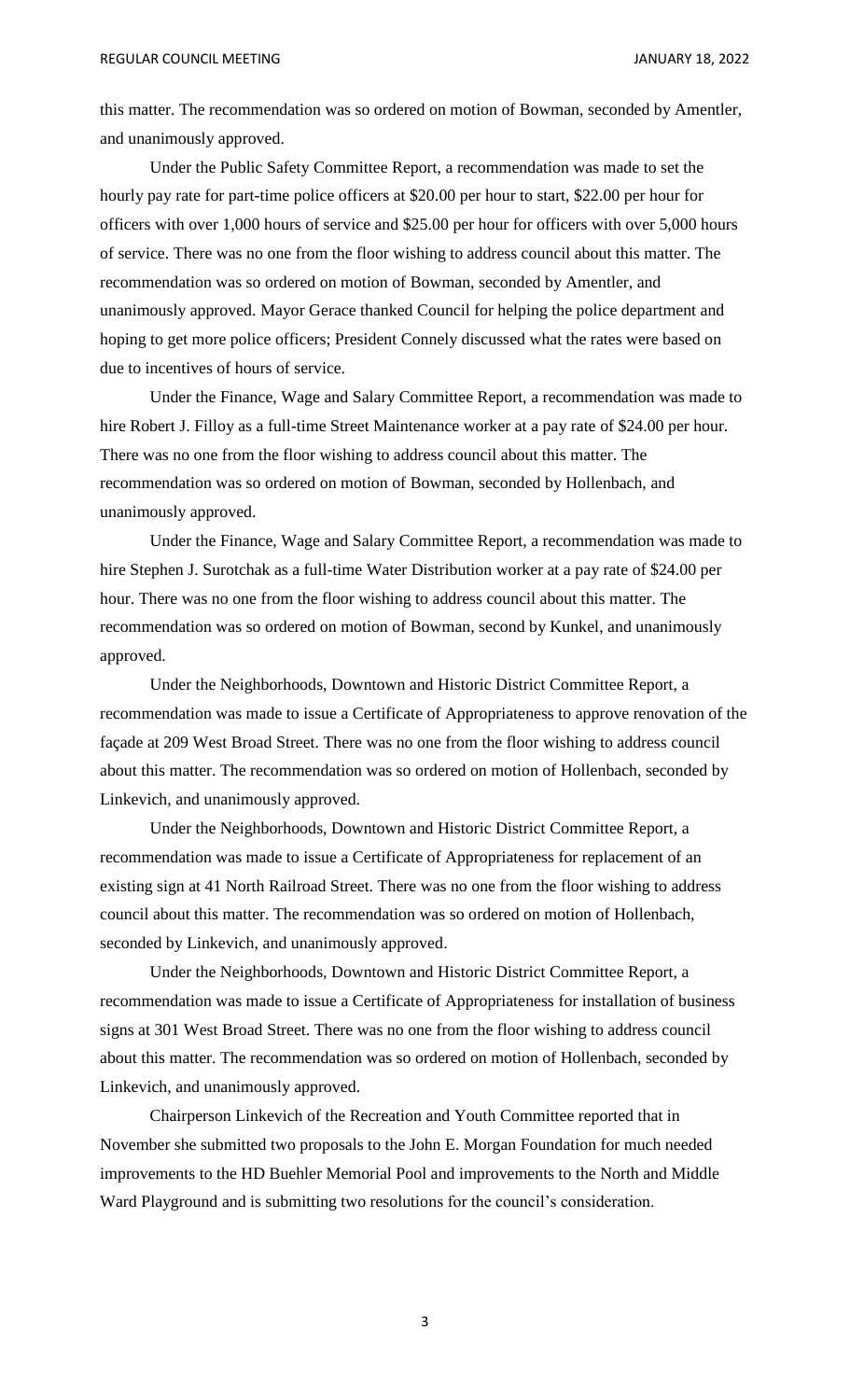### **RESOLUTION NO. 2022-2**

## **RESOLUTION OF THE BOROUGH COUNCIL, TAMAQUA, PENNSYLVANIA REGARDING GRANTS FROM THE JOHN E. MORGAN FOUNDATION, INC.**

A recommendation was made to adopt the foregoing resolution accepting a grant from the John E. Morgan, Inc. in the amount of \$1,650,000.00 for the pool. There was no one from the floor wishing to address council about this matter. The recommendation was so ordered on motion of Linkevich, seconded by Linkhorst, and unanimously approved by a roll call vote.

Councilwoman Kunkel had a question about the grant which lead to a discussion regarding donations from the community that will strengthen the grant application and it is a five-year grant.

Under Recreation and Youth Report, Councilwoman Linkevich presented a second resolution for consideration.

#### **RESOLUTION NO. 2022-3**

### **RESOLUTION OF THE BOROUGH COUNCIL, TAMAQUA, PENNSYLVANIA REGARDING GRANTS FROM THE JOHN E. MORGAN FOUNDATION, INC.**

A recommendation was made to adopt the foregoing resolution accepting a grant from the John E. Morgan Foundation, Inc. in the amount of \$85,250.00 for the North and Middle Ward Playground improvements. Councilman Bowman asked if it's totally separate from the one for the fence, correct. Councilwoman Linkevich would like to work with the recreation committee and borough manager for the improvements by reallocating some Community Development Block Grant (CDBG) money for tree trimming, signs, mulch, fencing etc. There was no one from the floor wishing to address council about this matter. The recommendation was so ordered on motion of Linkevich, seconded by Hollenbach, and unanimously approved by roll call vote.

Under Mayor's Report, Mayor Gerace had nothing to report.

The meeting was opened to the floor.

With no one wishing to address council, the meeting was closed to the floor.

Solicitor Odorizzi requested an executive session prior to adjournment to discuss real estate matters.

A recommendation was made to accept and file the various reports of the borough officials. There was no one from the floor wishing to address council about this matter. The recommendation was so ordered on motion of Amentler, seconded by Kunkel, and unanimously approved. Councilwoman Kunkel asked about the end of year report and wanted to say kudos to the volunteer firefighters for their volunteer hours to every firefighter in town.

No unfinished business.

Under New Business, President Connely reported on a letter received from Christine A. Holman, Esquire, regarding a request for waiving administrative fees for a permit, usually waivers are reserved for any type of civic organization, not private individuals. No further action made by council.